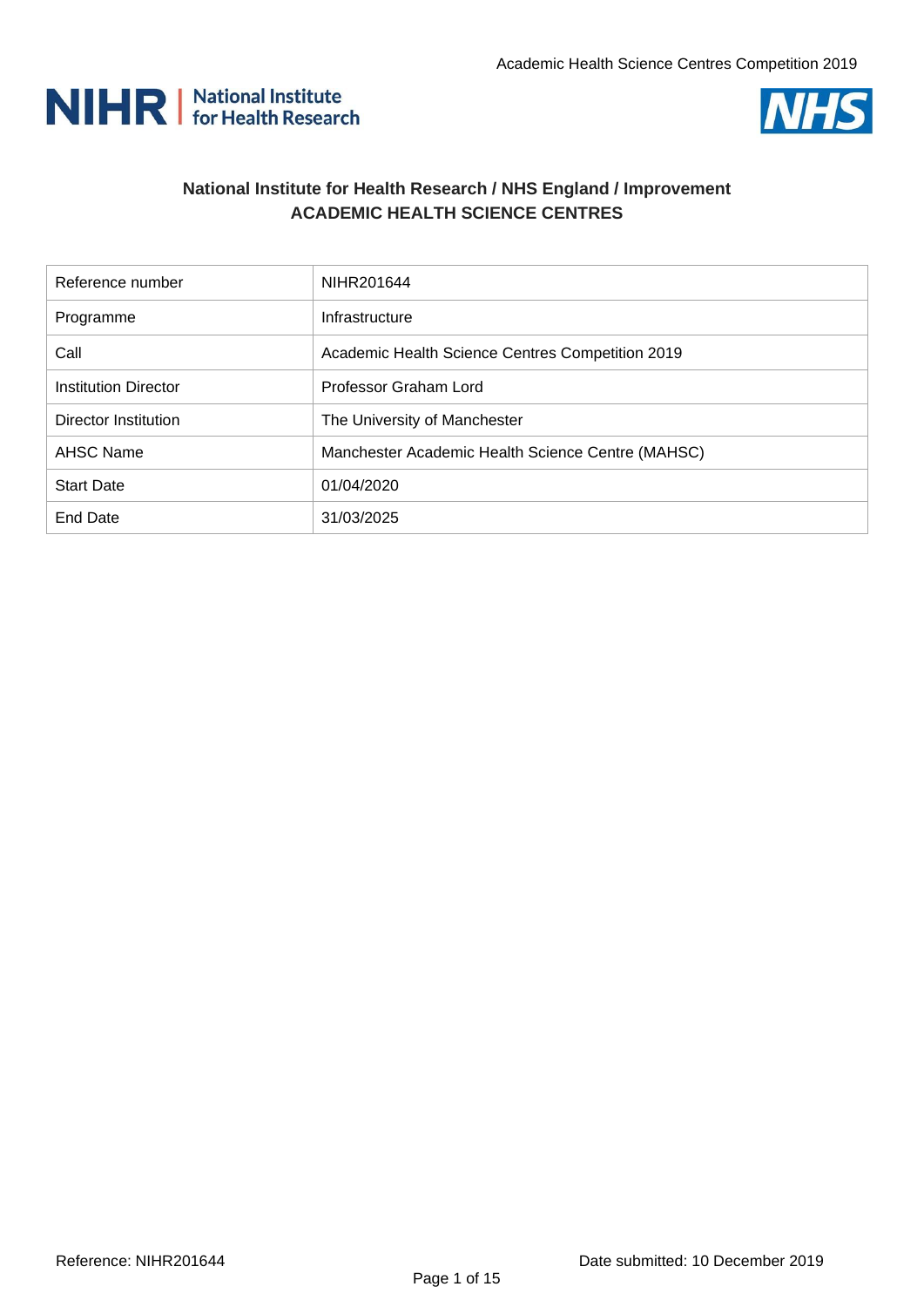## **Table Of Contents**

- 1. [Details of the](#page-1-0) Partnership
- 2. [Excellence in research, patient care and health](#page-4-0) education
- 3. [Track record of translating scientific advances into benefits for patients and the healthcare](#page-7-0) system
- 4. [Strategic plan](#page-8-0)
- 5. [Contribution to Economic Growth](#page-12-0)
- 6. Other [Information](#page-13-0)
- 7. [Administrative contact details](#page-14-0)
- 8. [Acknowledgement, review and](#page-14-1) submit

#### <span id="page-1-0"></span>**1. Details of the Partnership**

#### **Institutions**

Manchester University NHS Foundation Trust

The Christie NHS Foundation Trust

Salford Royal NHS Foundation Trust

Greater Manchester Mental Health NHS Foundation Trust

The University of Manchester

Please provide details of the governance and leadership arrangements for the proposed AHSC including:

- Details of the organisational model including an organogram;
- Please describe the lines of accountability; how the partnership will demonstrate effective governance; and demonstrate meaningful patient and public involvement (PPI/E/P) in the delivery of the objectives of the proposed AHSC over the term of designation.

Our AHSC has transformed the health research landscape in Greater Manchester (GM), founding Health Innovation Manchester (HInM), the most advanced integrated system in the UK for aligning academic research with local health needs to expedite the translation of discoveries into deployment at scale. This is achieved by leveraging GM's devolved, streamlined governance and decision-making to connect MAHSC to providers and commissioners across a population of 2.8m.

HInM incorporates our AHSC, AHSN, NIHR Applied Research Collaboration (ARC), Biomedical Research Centre (BRC), Clinical Research Facilities (CRFs) and Patient Safety Translational Research Centre (PSTRC), all GM NHS organisations, and our four Universities [Manchester (UoM), Salford (UoS), Bolton (UoB) and Manchester Metropolitan University (MMU)]. This fully integrated 'One Manchester' system operates in a cooperative, synergistic and citizen-focused way to drive our mission to 'Discover, Develop and Deploy' for population benefit.

MAHSC's discovery and translation strategy is delivered by six domains (Cancer, Cardiovascular and Diabetes, Inflammation and Repair, Mental Health, Neuroscience, Women and Children) each led jointly by an academic and an NHS clinician and chaired by a CEO from our partner Trusts (see Organogram). Domain teams are supported by HInM's Portfolio Management Office (PMO) which also underpins AHSN and ARC activity. Oversight, information sharing and horizon scanning is conducted through the Domain Leadership Forum, including the Trust CEOs, Medical and Research Directors and the BRC, AHSN, ARC and PSTRC Directors.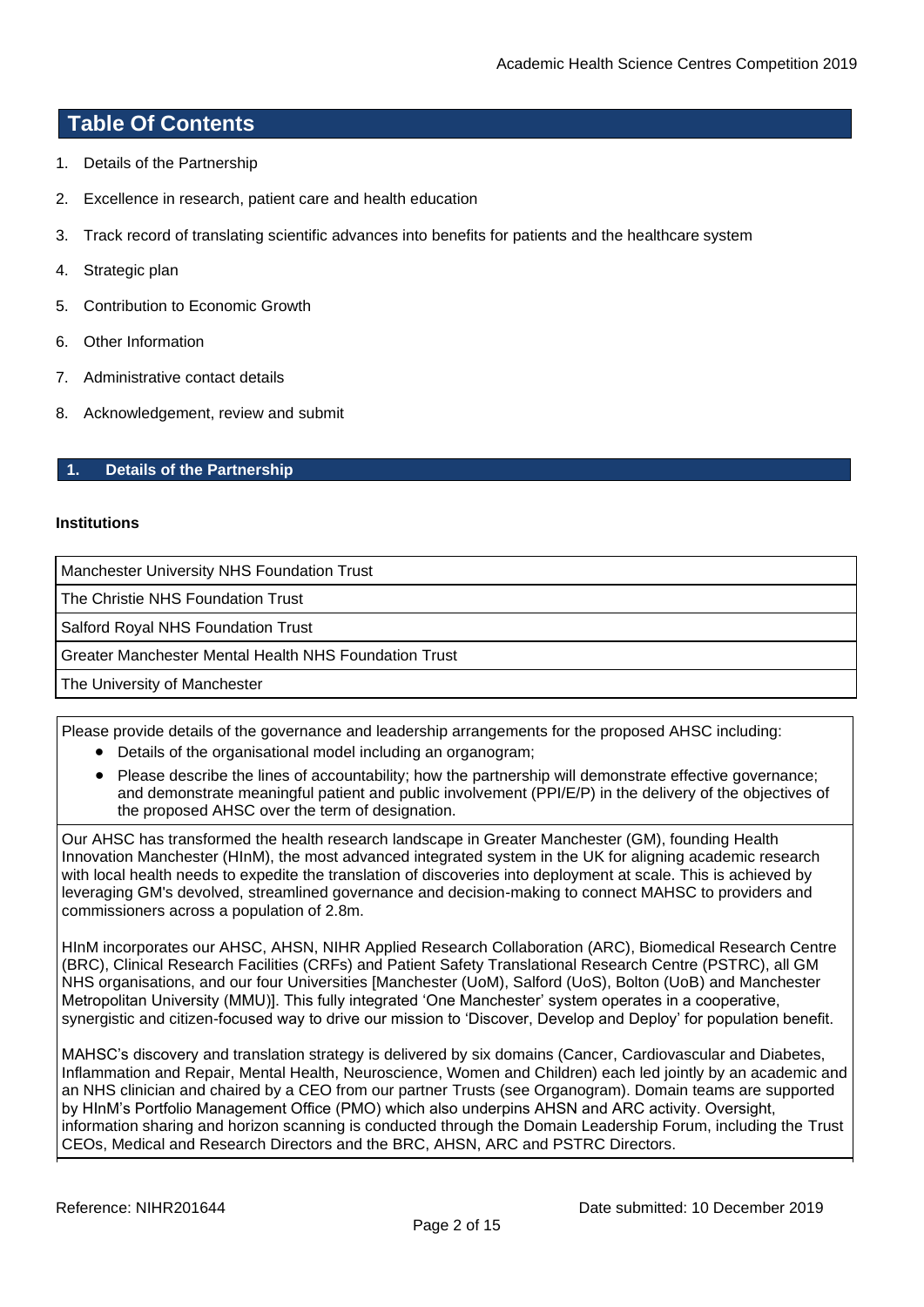MAHSC's Director chairs its Executive which is responsible for strategy, decision making, performance monitoring, facilitation of cross-working between domains and ensuring that all partners, in collaboration with industry, effectively support MAHSC activity.

MAHSC is supported by HInM's Innovation Prioritisation and Management Committee (IPMC) (providing system oversight of the whole portfolio), the Research and Education Committee, and the HInM Industry Advisory Group. The Research and Innovation NIHR Oversight Board provides cohesion across underpinning NIHR infrastructure.

The accountable body for MAHSC is the HInM Board, which includes senior executive leaders from academia, health, industry and GM's civic authorities. The Board sets strategy, monitors performance and holds MAHSC's Director and HInM's CEO to account. HInM is hosted by Manchester University NHS Foundation Trust (MFT) and follows NHS processes for financial and information governance, audit and procurement. MAHSC's Director is supported by HInM's Executive Management Team and HInM's PMO.

Patient and public involvement, engagement and participation (PPIEP), led by HInM's PPIEP Director, is embedded in all we do and enabled by a Public and Community Panel, which defines PPIEP strategy for the MAHSC, AHSN, ARC and PSTRC portfolios. The PPIEP Director serves on the MAHSC Executive, Domain Leadership Forum, AHSN and ARC Steering Committees and IPMC.

We have established a 'One Manchester' PPIEP forum of leads (lay and professional) across the Universities, Trusts, the GM Health and Social Care Partnership (GMHSCP), NIHR infrastructure, MAHSC domains, and the GM Voluntary Community and Social Enterprise Network to support co-production of projects and ensure inclusion of our diverse and marginalised communities. Our activities are recognised by our Gold Engage Watermark from the National Coordinating Centre for Public Engagement.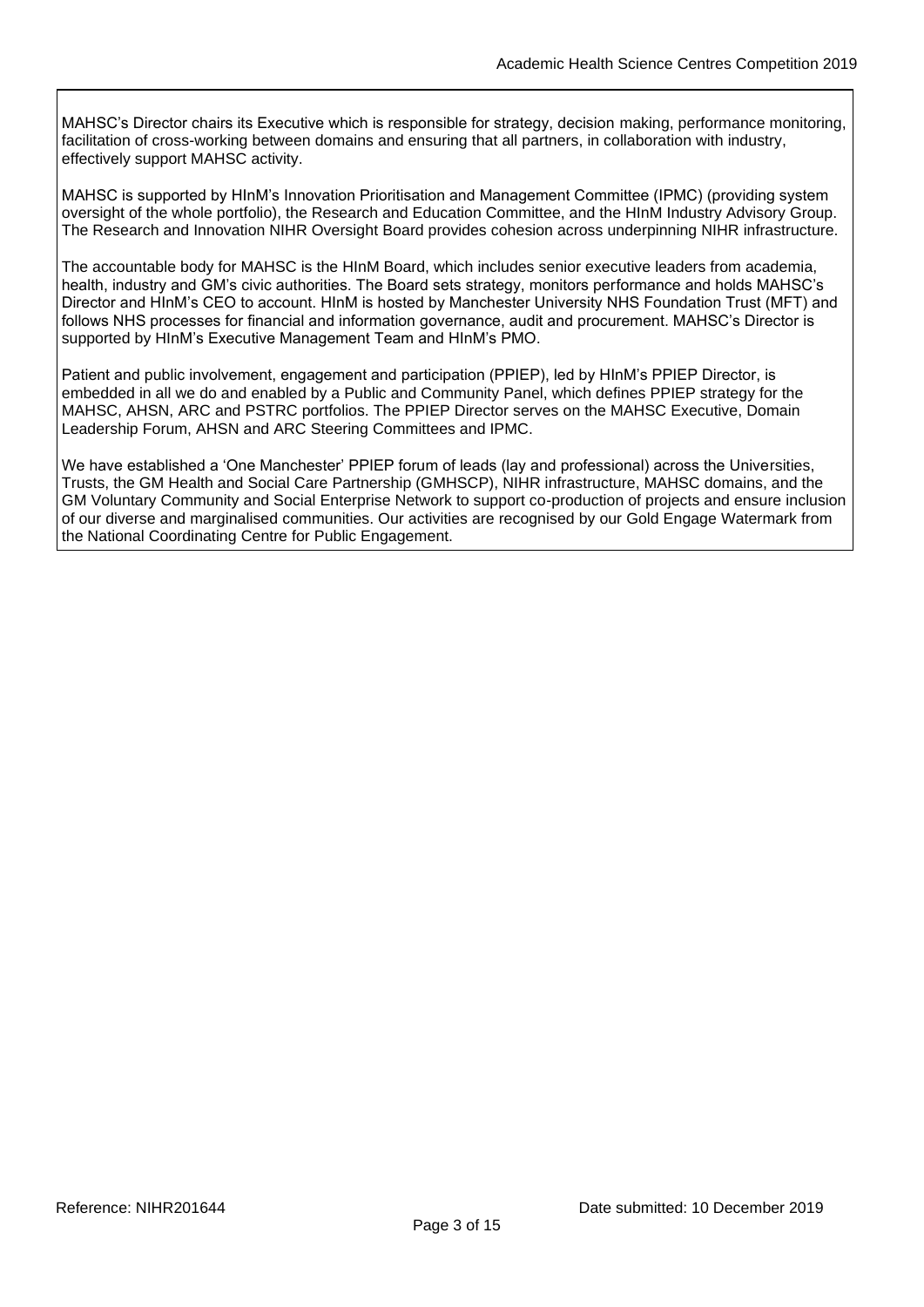# **Health Innovation Manchester Board**

Senior Executive Leaders from the Universities, the major Trusts, the GM Combined Authority, the Councils, the GM Health and Social Care Partnership, Manchester Science Partnerships, Industry, Commissioners and Providers, and the HInM CEO and the MAHSC Director

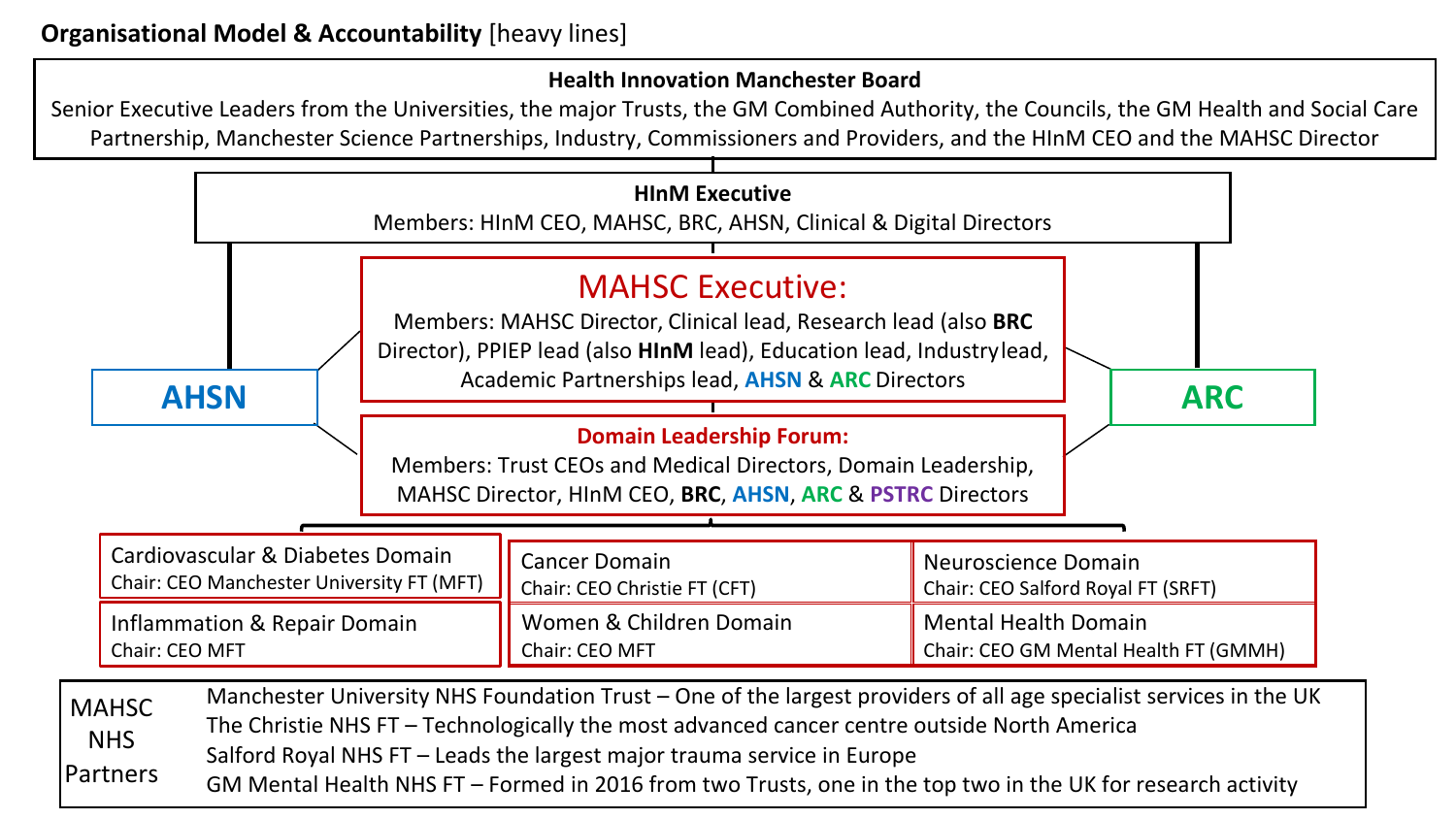#### <span id="page-4-0"></span>**2. Excellence in research, patient care and health education**

The Designation Committee will be provided with a range of published metrics which it will use to judge the partnership's excellence in research, health education and patient care.

If you believe that the metrics provided to the Designation Committee may not reflect the true status of your partnership's excellence in research, patient care and health education please provide additional information.

The metrics span a period of intense reorganisation across our GM region, and we highlight here major achievements. Since redesignation in 2014, our partnership has accelerated the delivery of excellence by bringing together our biology and health scientists into the UK's largest single Biomedical Faculty (Biology, Medicine and Health [FBMH]), creating HInM to unite our NHS and academic power and attracting major investment in our research infrastructure (first infographic).

#### **Excellence in Research**

Our increased volume of discovery science, post Faculty merger, and our deeper NHS collaborations have led to a 25% increase in publications, second amongst current AHSCs for the increase in highly cited papers, and joint second for the increase in papers published jointly by UoM and NHS partners (first infographic). Our health scientists continue to be recognised by both NIHR (21 Senior Investigators in total; 7 over 2014-2019) and the Academy of Medical Sciences (43 FMedSci in total; 7 over 2014-2019) placing our partnership first outside the South East of England. Three consultants were awarded MRC Clinical Academic Research Partnerships (out of 26 in second round in 2019).

Since 2014, MAHSC has generated £870m of external research funding, and our CRN is a top recruiter to commercial studies and overall has the highest population rate for recruitment (second infographic).

#### **Excellence in Education**

FBMH's degree and continuing professional development (CPD) programmes span the full spectrum from discovery science to healthcare delivery, are research-based and delivered to >10,000 students. The UoM programme in Nursing is ranked third globally (QS) and those with NSS scores above sector averages are shown (second infographic). Our provision is enhanced through partnerships with the NHS, industry, professional bodies, Royal Colleges and other universities and recognised by Higher Education Academy awards for the support of student nurses in clinical practice across GM. We provide Master's programmes to >70% of healthcare scientists nationally, and we hold the only HEE contract for Higher Specialist Scientist Training (second infographic). Our Medical School's extensively modernised MBChB programme, over 2014 to 2019, is delivered to 2,200 students experiencing training across 60 diverse clinical sites, with 20% intercalating. Our graduates have a high level of academic foundation post offers (54% versus 42% 2019 national average).

#### **Excellence in Patient Care**

Our partner NHS Trusts have consistently high CQC ratings. The creation of research networks within our clinical services, stimulated by the MAHSC domains and our unique award of 55 MAHSC Professorships to outstanding consultants and allied health professionals (AHPs), is leading to improvements in care at rates higher than national levels (e.g. cancer, cardiovascular, mental health - second infographic) and to pathway redesign (e.g. acute stroke units; acute kidney injury recognition).

Our Cancer domain exemplifies the added value of bringing together researchers, clinicians and patients into 'GM Cancer'. This has led to clinical innovations (e.g. the CURE tobacco treatment service), patients co-producing research, and major awards (Radnet £16.5m [basic and clinical proton research], International Alliance for Cancer Early Detection £3.3m and a Clinical academic training scheme including an MB PhD programme £6m).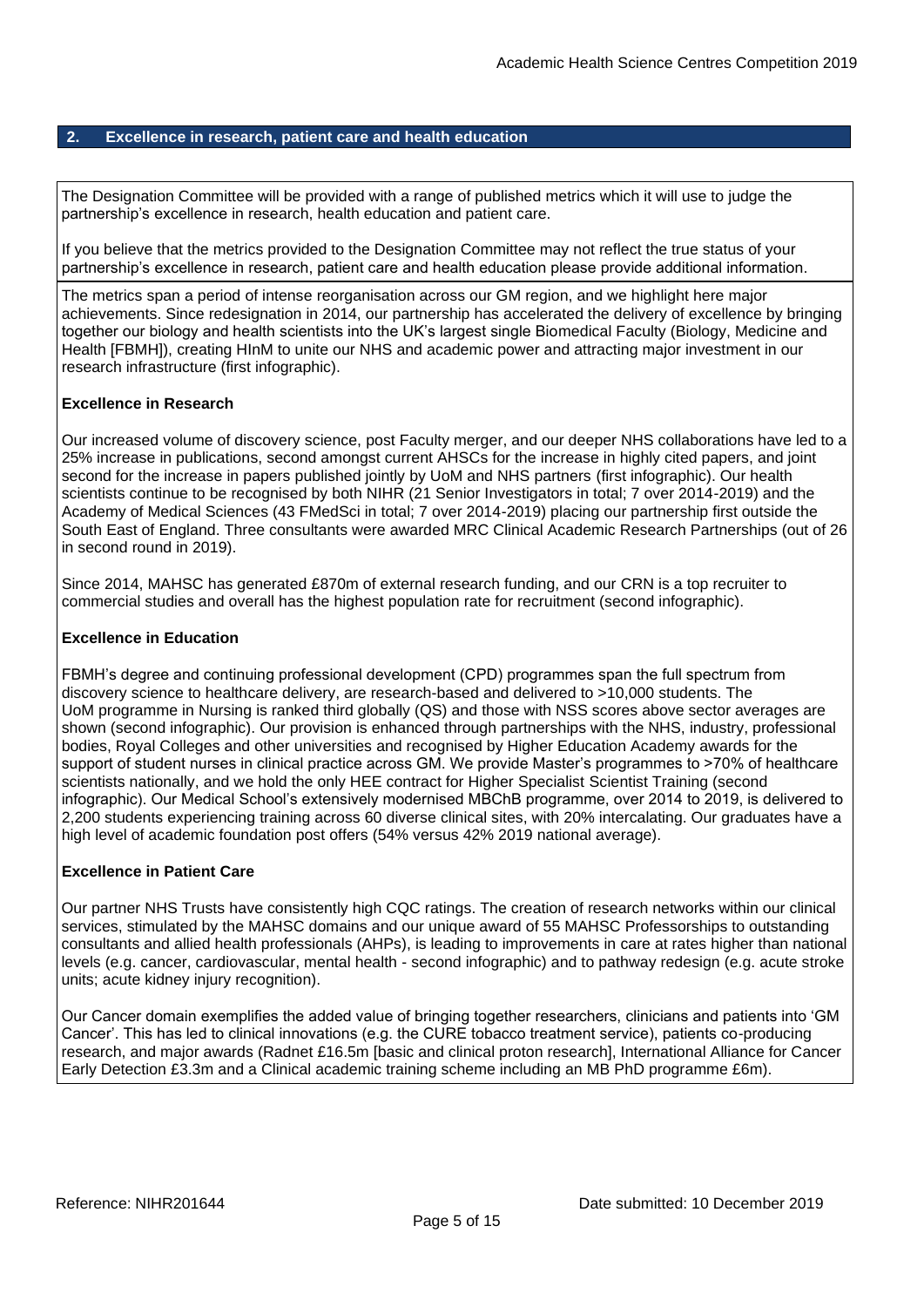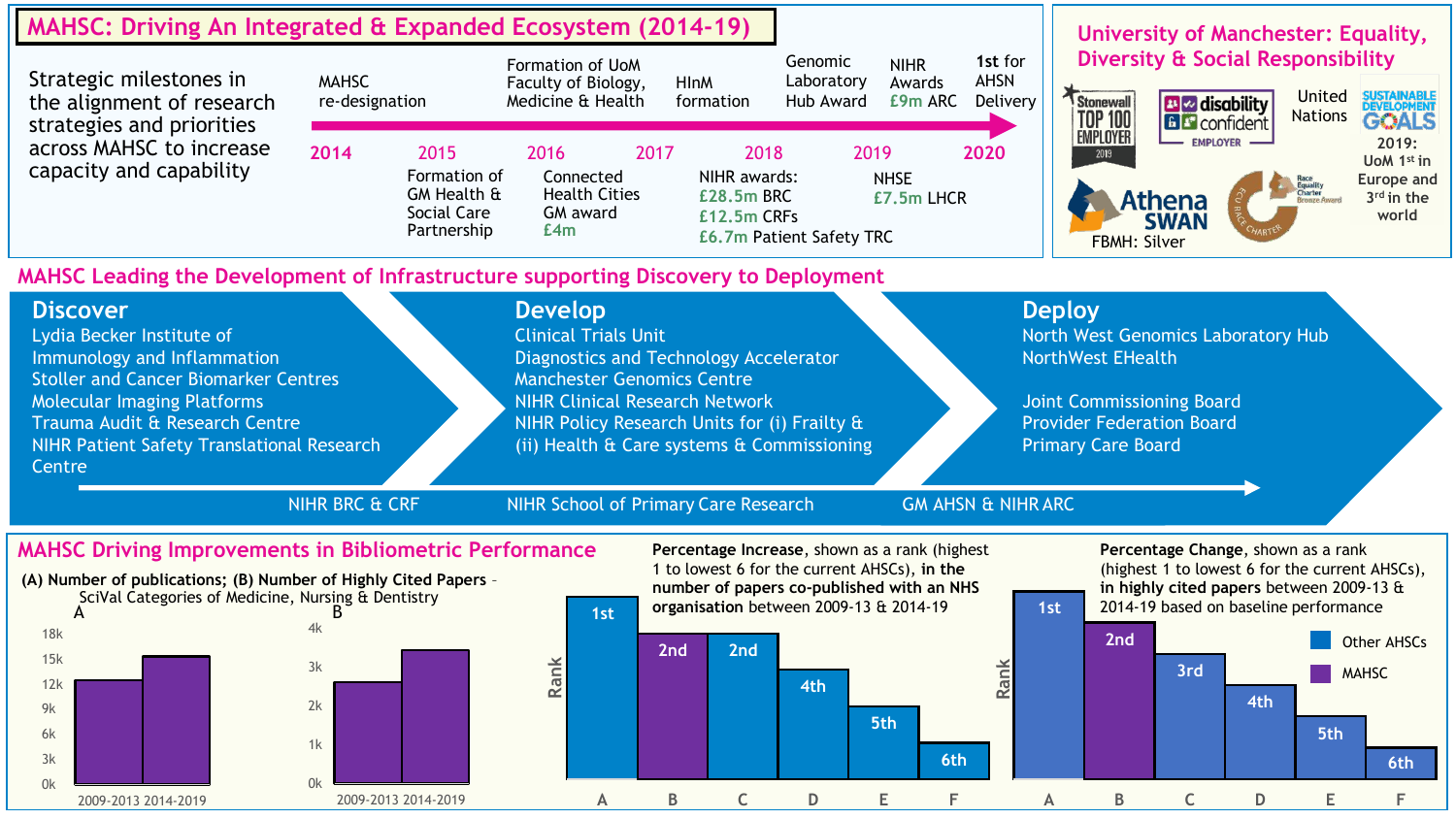**£870m** Research funding to MAHSC partners since 2014

**£77m**

England

Quality-Related (QR) research University of Manchester (2019)

**6 th** in

University of Manchester: **1st** for collaborative research involving public funding (£81m) **3rd** for company contracts (£75m) **4th** for SME engagement (£4m) Source: HESA 2017/18

# **612**

Cumulative UoM patent portfolio in 2017/18 **6th in England**

Commercial Income generated from UoM IP **9th in England**



• GM CRN ranked **1st** nationally for commercial clinical trial recruitment



of all studies are commercial (national average 22%)

**Research Outputs from Nursing & AHP staff: 3.7 fold increase** (2017-19) at MFT– 52% are in the 1st quartile for impact

# **FBMH programmes perform above sector averages (2019 NSS scores)**

|                                                | <b>UoM</b> | Sector av. |
|------------------------------------------------|------------|------------|
| <b>Biological Sciences</b>                     | 89%        | 85%        |
| Nursing & Midwifery<br>Pharmacy & Pharmacology | 86%<br>95% | 83%<br>89% |
| Speech & Language Therapy                      | 95%        | 91%        |
| Anatomy, Physiology and Pathology              | 94%        | 85%        |
|                                                |            |            |

# **NIHR Clinical Academic Training (2006-15)**

- 240 Academic Clinical Fellows: 65% to PhD
- 93 Academic Clinical Lecturers: 80% to fellowships or Academic related appointments

# **Integrated, Interdisciplinary Innovations in Healthcare Sciences Hub**

UoM investment of over **£5m** to support research and capacity building in digital transformation for healthcare

# **Manchester Academy for Healthcare Scientist Education (MAHSE)**

# **>1,300** Trainees 2013-19



Largest provider in the UK for Clinical Scientist Training (Masters Level), currently 580 students

The only HEE designated **Higher Specialist**  $0<sup>0</sup>$ • MFT in top 5 recruiters nationally **Supplemance Scientist Training** centre (Doctoral level),  $O^+$   $O^$ currently 342 students

# **Building Capability in our Local Workforce**

**HEE current annual contract value £9m:** To increase multidisciplinary capability and skills in digital literacy, general practice, care homes, and pharmacy

# **RESEARCH EXCELLENCE TEACHING EXCELLENCE PATIENT CARE EXCELLENCE**



# **GM Cancer 2013-18**

**Fastest** improvement in 1-year cancer survival; **Early diagnosis** 2% above national average; **Emergency presentations** fallen by 6%; GM best performer for **early referral** by GPs

# **GM Cardiovascular Disease 2014-17**

% Change in Ischaemic Heart Disease (Amber) and Stroke (Green) **Mortality Rates** 2014-17



Institute for Health Metrics and Evaluation (IHME), 2018

## **GM Mental Health 2010-18**

**45% reduction** in suicides in Manchester compared to England = 99 lives saved (Source: Public Health England)

**Global Firsts**: Communication therapy for Childhood Autism, and Digital interventions for psychosis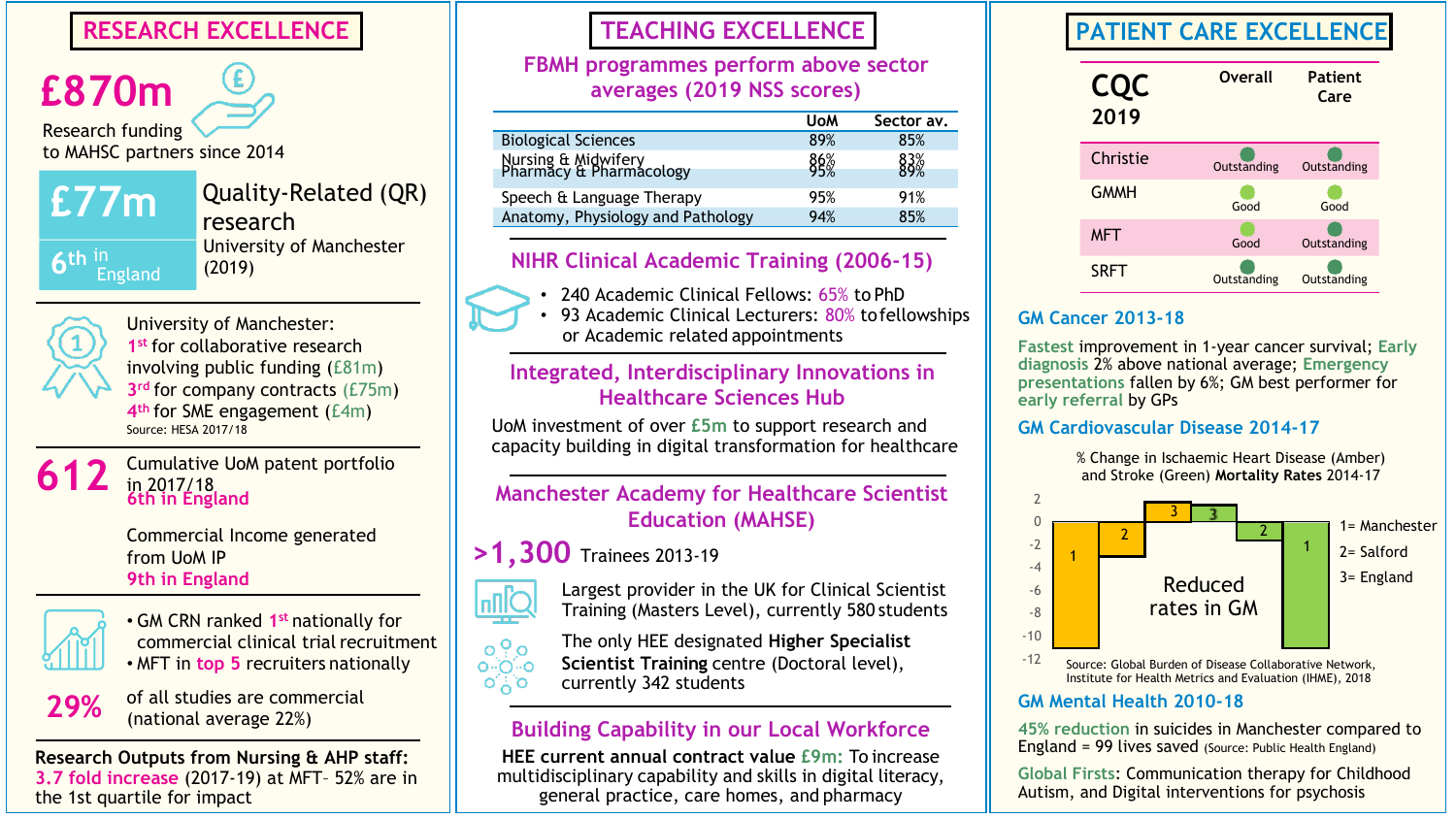#### <span id="page-7-0"></span>**3. Track record of translating scientific advances into benefits for patients and the healthcare system**

Please provide three examples from the past five years as evidence of the partnership's track record of translating findings from research across a range of disciplines into benefits for patients and improved health outcomes and health care delivery.

Please also provide an outline of how the proposed AHSC would act as a system leader for innovation and good practice by supporting the development and early implementation of transformative technologies (e.g. genomics, informatics, artificial intelligence or cell and gene therapy) in the NHS.

#### **1. Improving lung cancer outcomes**

We pioneered novel therapies for non-small cell lung cancer (epidermal growth factor receptor targeting) and for small cell lung cancer (novel radiotherapy interventions) which improve survival for over 1,000 patients per year in the UK and have changed practice nationally and internationally (in National Institute for Health and Care Excellence [NICE] guidelines). Recognising that a step change requires early detection, the Manchester Lung Health Check (LHC) programme used low dose CT-scanning in shopping centre car parks to target higher risk individuals from deprived communities. An initial study of 1,429 participants (75% from the lowest deprivation quintile) identified 1 in 23 as having lung cancer, with 90% offered curative treatment and others enrolled in precision medicine programmes. LHCs are included in the NHS 10-year plan and NHSE is expanding LHCs to 10 new sites (£70m) as a step towards a national screening programme.

#### **2. Safer and more effective use of common and high cost drugs**

1.8m serious prescribing errors occur in primary care each year in England. We co-produced the PINCER methodology and developed the SMASH intervention that targets 12 forms of hazardous prescribing that account for 80% of serious medication errors. PINCER is incorporated into national medicine optimisation guidelines (NICE, NHSE) and SMASH is being deployed in all general practices in GM. Initial trials provide insufficient data on high cost drugs for immune-mediated conditions to accurately quantify their potential risks. Our UK-wide biologics registers (>50,000 patients) revealed a 4-fold increased risk of serious infection within six months of starting TNF-inhibitor drugs. We also showed that whilst these drugs do not increase the risk of lymphoma, all immunosuppressed patients with rheumatoid arthritis require vigilance for skin cancers (in NICE and European guidelines).

#### **3. Reducing lives lost from stillbirth**

We provided insights into placental dysfunction as a key cause of stillbirth and the association of stillbirth with maternal factors (diabetes, age >40 yrs, prior stillbirth) and reduced foetal movements. Our translational clinics changed clinical practice and contributed to a 24% reduction in stillbirth; the service model gives a six-fold return on investment. Implementation of the national Saving Babies Lives care bundle, based on our research, reduced stillbirths by 20% in early adopter sites potentially saving over 600 babies' lives per year in the UK. It is also implemented in Australia and New York State. Our research supported public awareness campaigns (#sleeponside and #movementsmatter) with wide national and international reach including Spain, Australia and New Zealand.

#### **System Leadership**

The alignment and integration of our local authorities and health and social care organisations with the vision of the GM Combined Authority and the Mayor to make GM 'one of the best places in the world to grow up, get on and grow old' underpins our 'One Manchester' approach to health science. MAHSC's domains apply this through multidisciplinary 'team science' to address regional, national and international health challenges. Domains provide expert horizon scanning and strategic oversight that enable disruptive innovations to be tested, prioritised and presented to our Joint Commissioning and Provider Federation Boards to sign off their delivery to all GM patients. MAHSC will provide leadership in the three areas outlined below, in line with our Vision (section 4).

*Person-Centred Healthcare*: MAHSC will drive innovation within a personalised health and care service. We are in the vanguard of developing a national Genomic Medicine Service, and we lead the Genomics England Clinical Interpretation Partnerships in Cardiovascular and Enhanced Interpretation. Genomics underpins our expanding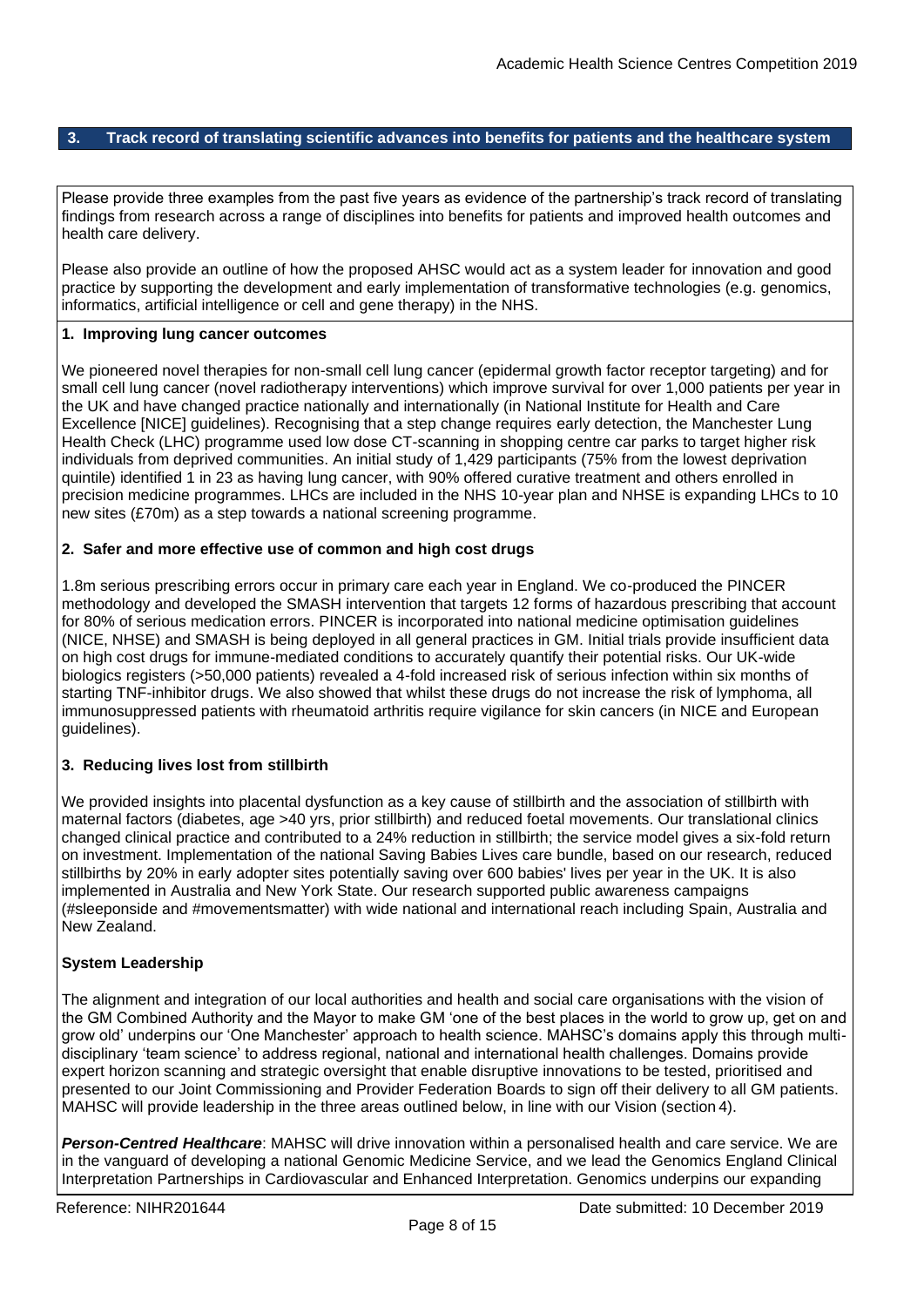gene therapy trials portfolio (including ophthalmology and lysosomal storage diseases). We are pioneering nearpatient 'acute' genetic testing (gentamicin-induced ototoxicity prevention) and our work linking genomics and informatics has attracted Qiagen to locate its research hub in GM, in the process creating the SME Apis and attracting other SMEs to the region (Elucigene, Genedrive).

MAHSC facilitates rapid implementation of transformative technologies with major cost savings. Our work on highsensitivity troponin has led to its incorporation into national and international guidelines, and HInM is driving implementation programmes with the AHSN network and NHSE. The programme has attracted industry support (nine companies) through our Diagnostics and Technology Accelerator (DiTA). Our artificial intelligence (AI)/machine learning programme is now refining and personalising these patient pathways using real-world data.

*Capacity & Capability Building*: MAHSC supports world-class facilties such as our Biomarker Discovery Centres and health initiatives in science and engineering, including the National Graphene Institute and the Royce Institute for Materials Science. MAHSC has driven the establishment of the Manchester BRC and the CRFs, our PSTRC, Clinical Trials Unit and NHSE-designated NorthWest Genomic Laboratory Hub. We are using all these platforms to accelerate innovation, attract investment and define where strategic investment will be required. To date this has included international appointments in both Cancer and AI.

MAHSC connects academic, clinical and industrial partners to scale up the adoption of new innovations. 12 partners have formed the £9m Innovate Manchester Advanced Therapy Centre Hub (iMATCH) to bring Advanced Therapeutic Medicinal Products (ATMPs) into routine clinical practice. The number of trials has increased rapidly (20 open). We were the first to introduce CAR-T into both adult and children's services across MFT and The Christie Foundation Trust. We have also established the first NHS-deployed Proton Beam Therapy Unit (first patient: 2018).

*Digital Infrastructure*: Through MAHSC, we are creating a shared strategy and timeline to integrate our infrastructure to support a learning health system building on the 'Connected Health Cities' programme (£20m Department of Health and Social Care). This enables cycles of rapid service improvement through generation and mobilisation of health intelligence and evidence from routine data. For example, investment of £20m into The Christie (Roche) will track cancer treatment, survival and patient reported outcomes in real time. Our pioneering ClinTouch/Actissist mobile applications track symptoms of severe mental illness, thereby enabling early community-based intervention for relapse. Through our domains, these approaches will be deployed into other sites and disciplines. Through NorthWest EHealth (an academic initiative, that is now a SME), we will deliver an increasing portfolio of efficient pragmatic trials to support adoption programmes across GM.

#### <span id="page-8-0"></span>**4. Strategic plan**

#### **In plain English present the specific vision and goals of the proposed AHSC**

Further guidance on writing in plain English is available online at NIHR Make it clear <http://www.invo.org.uk/makeitclear/>

Our goal is to make new scientific discoveries and shorten the time to turn them into effective treatments that deliver benefits for patients. The Manchester Academic Health Science Centre (MAHSC) will do this by building on the established collaboration between the world-leading research and teaching of Greater Manchester's universities and our uniquely devolved health and social care partnership between the NHS and local authorities. Everyone is working together on a three-point strategy:

#### **1. Doing excellent research that delivers outcomes for patients**

Our understanding of illness is being transformed by new techniques that describe how our bodies work combined with the collection of a greater depth of clinical information about individuals and the population. We will use these new insights to discover how to prevent disease, diagnose it earlier and treat it more safely and effectively using therapies that are personalised for each patient. MAHSC will work with the public to identify and focus on the areas of greatest need and will ensure that the best developments are rapidly adopted.

#### **2. Growing Greater Manchester's healthcare strengths**

MAHSC will improve and expand our existing facilities and create new institutions so that Greater Manchester becomes the best place in the UK to do health research. MAHSC will train and develop our workforce to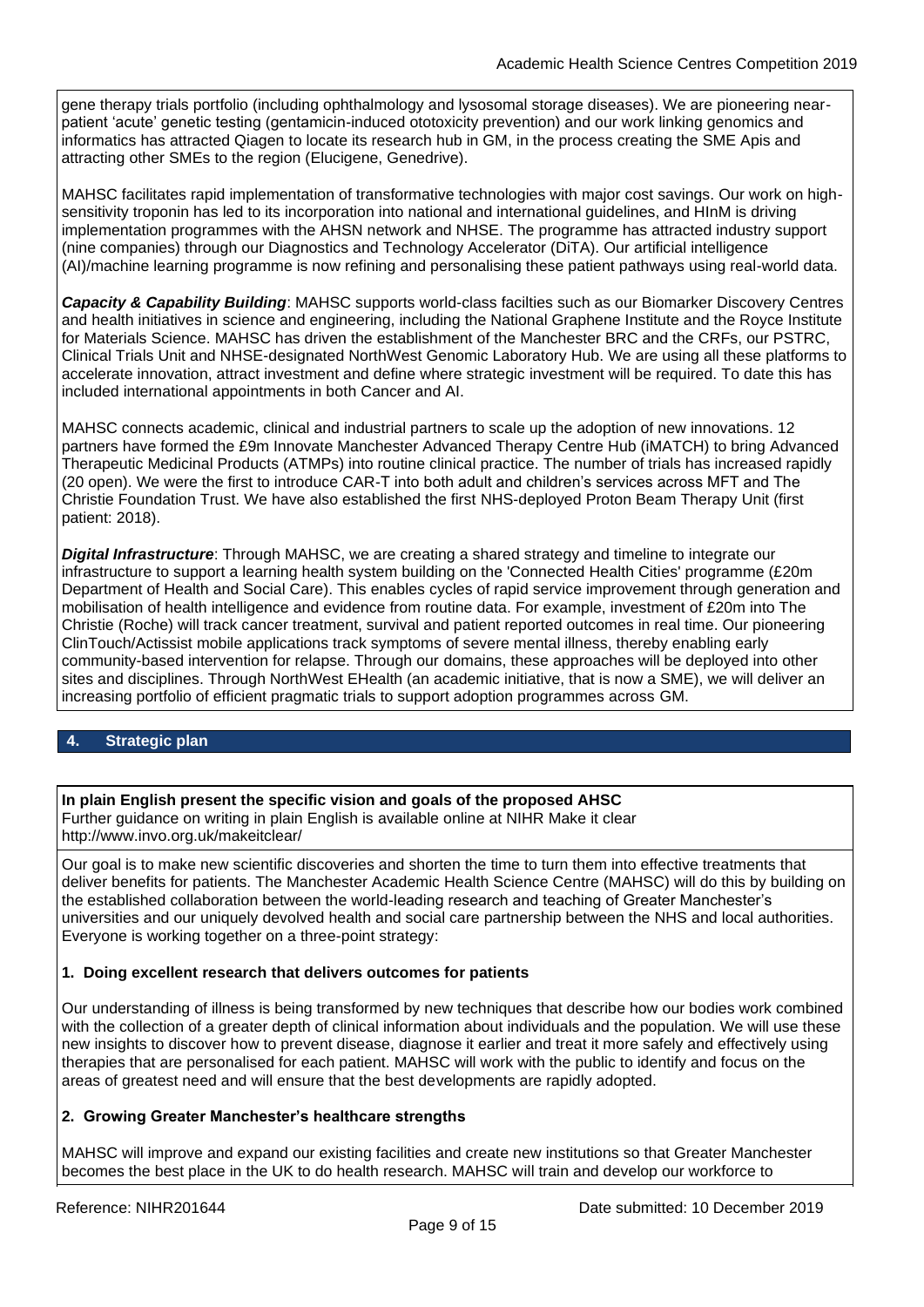accelerate the introduction of new treatments and care pathways into hospitals and the community. Industry will be attracted to drive innovation and create new jobs.

#### **3. Utilising clinical and social information**

The NHS, social care and other public organisations generate a lot of information on individuals that is not fully used to prevent, detect and treat disease. MAHSC will develop methods that make best use of all this information for prevention and early diagnosis of illness, tailoring treatments to the individual patient, and monitoring their impact on society.

Please describe the partnership's approach to further aligning NHS organisation and university strategic objectives in order to harness and integrate world-class research, excellence in health education, and excellence in patient care over the 5 years of designation. Please describe how these strategic objectives will improve health and healthcare delivery.

This should include:

- A statement of the partnership's vision and purpose;
- Specific overall short (1-2 years), medium (2-3 years) and long term (4-5 years) objectives and deliverables for the AHSC;
- The proposed AHSC's strategy to contribute to the delivery of the goals of the Life Science Industrial Strategy;
- The proposed AHSC's strategy to support the delivery of the goals of the expanded Accelerated Access Collaborative including evidence of the partnership's capacity to carry out pragmatic (real world) testing in support of the aims of the expanded AAC;
- Evidence that the AHSC is nested within a local AHSN, emphasising the complimentary roles of AHSCs and AHSNs and provide evidence of appropriate co-working with other AHSNs and AHSCs nationally
- The partnership's strategy for maximising the impact of multi-disciplinary and multi-professional research and education across AHSC realising the full potential of talent from across the whole workforce including promotion of equality and diversity; and including details of how the multi-disciplinary and multiprofessional approach will be used to deliver the aims and objectives of the proposed AHSC.

#### **Vision and Purpose**

MAHSC will amplify the discovery and development of our best innovations and, through our integration within HInM, deploy them at pace and scale to improve health outcomes regionally, nationally and internationally, whilst upskilling our workforce and generating economic return for our city region.

#### **Objectives & Deliverables**

#### *1. Innovation within a GM Person-centred Health Service*

MAHSC will accelerate the delivery of a research-led, person-centred health service. We will promote interdisciplinary working and horizon scan for new opportunities within a culture of co-production with our citizens.

*Short term, we will*

- Focus our research on three challenges:
	- Discovering novel biological, psychological and social mechanisms;
		- Developing new approaches to prevention and early detection;
		- Developing person-centred therapies, interventions and care pathways.
- Deliver a fully populated innovation pipeline supported by NIHR infrastructure and industry with three projects per year entering system deployment.

#### *Medium term*

- Use routinely collected patient data to evaluate the impact of domain innovations.
- Introduce a clinically-led system to horizon scan and signal the best innovations to the GMHSCP and national networks.

*Long term*

- Demonstrate continuous reductions in differential outcomes across quintiles of socioeconomic status for health priorities in GM localities.
- Implement new person-centred care models with major improvements in patient reported outcomes, that deliver healthcare efficiencies, and attract investment across GM with a 20% increase in Gross Value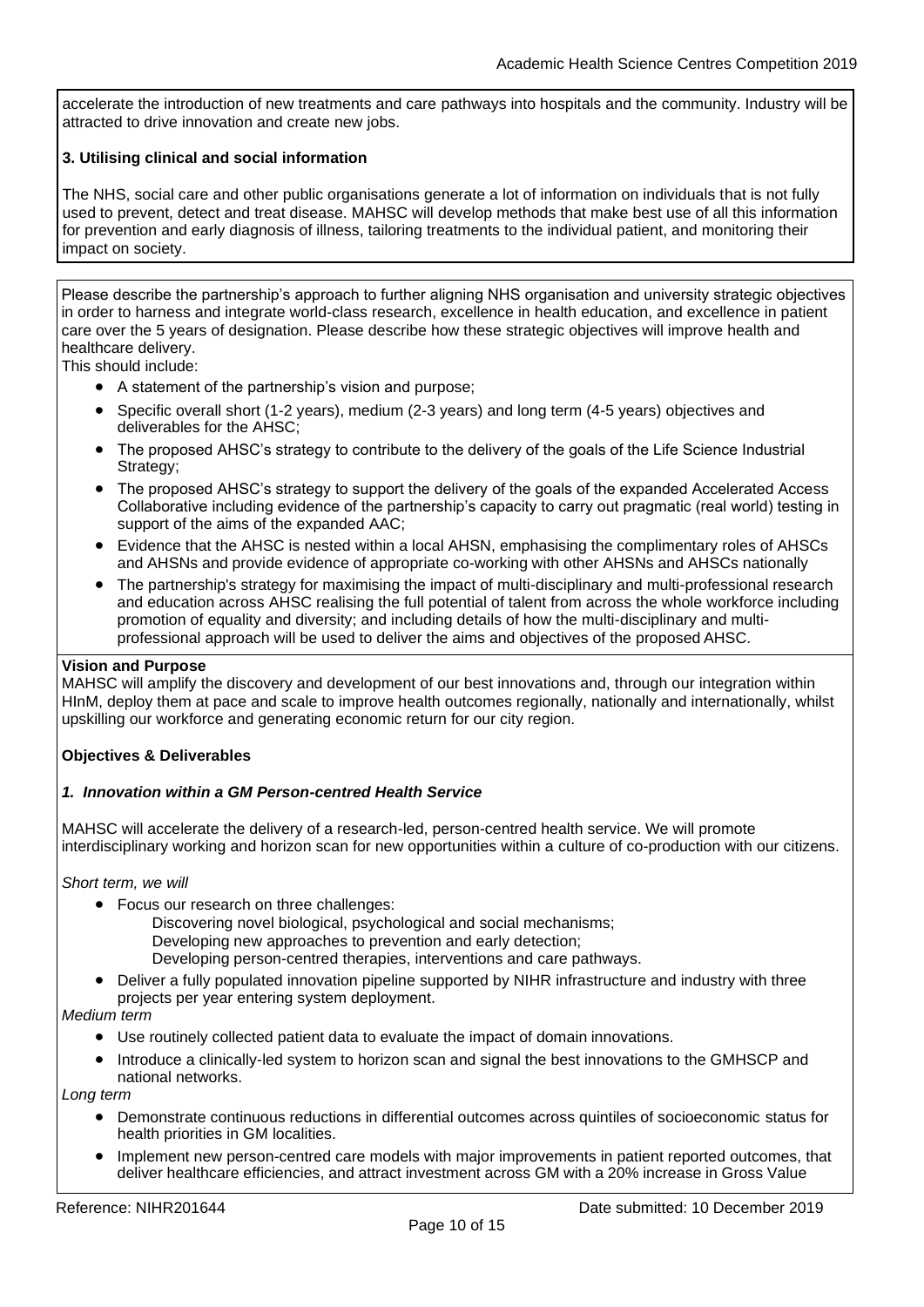Added from healthcare.

#### *2. Expanding Manchester's capacity & capability*

MAHSC will capitalise on its proven experience of working as a dynamic, integrated and aligned partnership to expand our research and innovation capacity (including materials science), accelerate health and care improvements and upskill our workforce. We will extend our PPIEP activity to ensure disadvantaged and 'seldom heard' groups and communities are part of all our research.

*Short term, we will:*

- Capitalise on the integration of our NIHR infrastructure to support the innovation pipeline, and ensure direct linkage to commissioners, providers. primary and social care.
- Develop and attract cost effective innovations for patient benefit by expanding our real world testing, 'first adopter' culture and capabilities, thereby enabling efficient access for industry partners to support the aims of the AAC.

*Medium term*

- Embed digital transformation competency training in all GM health professional undergraduate programmes; enhance workforce skills in digital technologies and data science through tailored CPD programmes (50% staff take-up); provide opportunities for all healthcare scientists and clinicians to undertake postgraduate research training through flexible learning.
- Deliver expanded NIHR programme renewals (BRC, CRFs, CRN, PSTRC) to amplify GM's impact on healthcare, using these to leverage five-fold additional funding.

*Long term*

- Demonstrate with at least four examples how MAHSC's managed pipeline approach reduces the timeline from discovery to deployment by 50%.
- Deliver cohesive organisations that link clinicians, clinical services, researchers, digital capabilities and patients to a long-term plan (as achieved for GM Cancer), and in at least two areas deliver an internationally recognised brand – Cancer Centre in the top 5 globally; an Immunity and Inflammation Centre with a focus on multi-morbidity.

#### *3. Integrating our Digital Infrastructure*

MAHSC will catalyse GM's digital transformation to make a step change in our interconnectivity and interoperability to drive innovations and develop new services to substantially increase the capability of our domains. Our PPIEP team will explore public trust for data sharing and tackle digital skills inequalities.

*Short term, we will*

- Make linked data from the integrated digital care record available for secondary uses, including research, and map, curate and publish data within NHS/NIHR infrastructure.
- Make a cloud-based Trustworthy Research Environment for secure data analytics available to researchers.

*Medium term*

- Optimise benefits for research from Electronic Patient Records (EPR) through collaboration with NHS partners, and establish Clinical Research Informatics Units at key NHS Trusts to enable deeper phenotyping from integrated healthcare records.
- Extend linked data from the regional Local Health Care Record (LHCR) to include public service data from across GM (e.g. police, fire departments, and transport).

*Long term*

- Use data-driven complex systems to plan GM's public services.
- Use real-time, granular, linked data to focus interventions and to evaluate the health and societal benefits of innovations.

#### **Life Science and Local Industrial Strategies (LSIS, LIS)**

The LSIS is inherently supported by MAHSC through translational research excellence, our University-NHS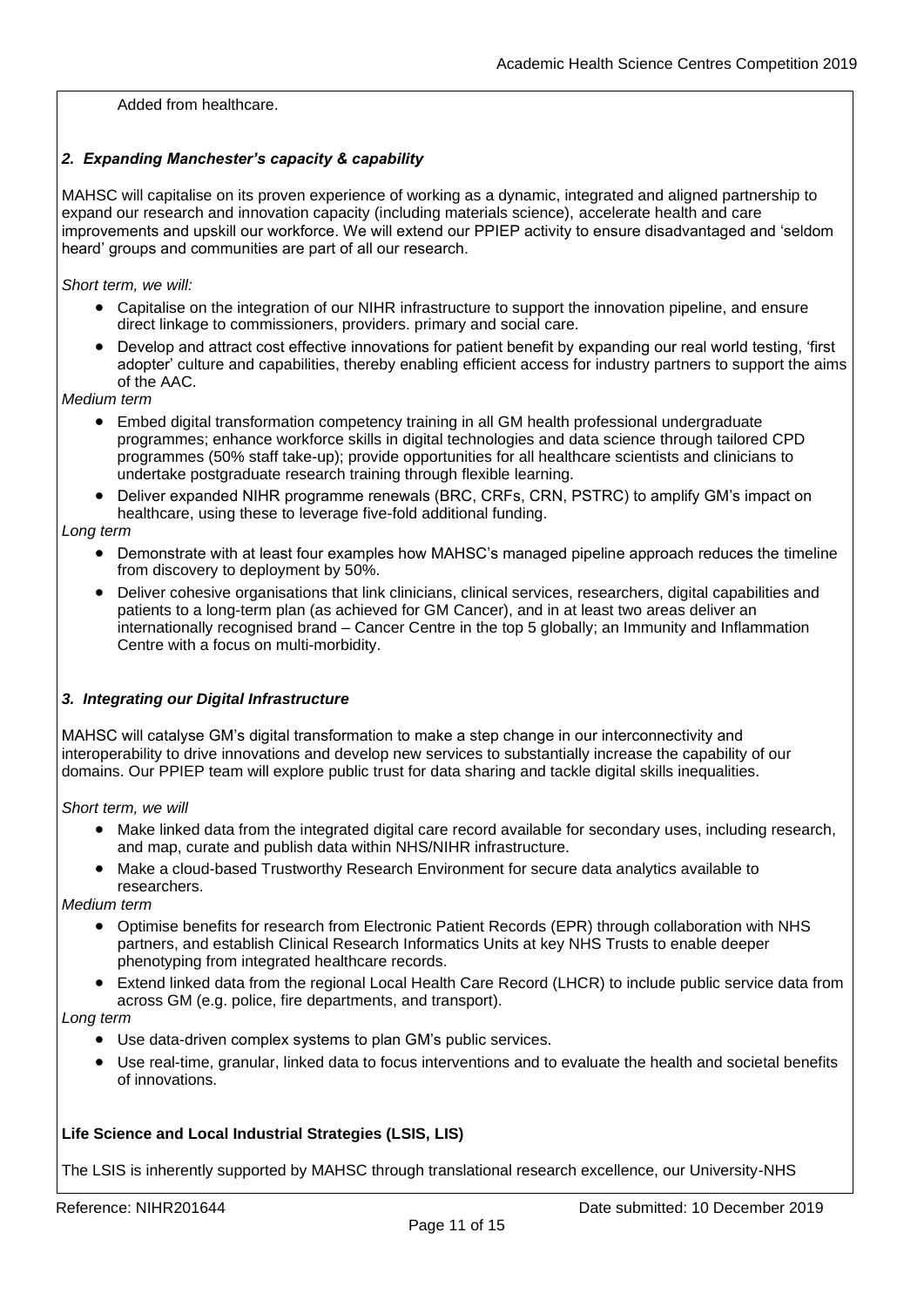partnership, and by anchoring companies in the locality. UoM and HInM's leadership were instrumental in setting the core themes of health innovation and healthy ageing for GM's LIS, one of only three regions with an agreed LIS. HInM now has a lead role on the GM LIS implementation group, ensuring that MAHSC is at the core of GM economic development.

Manchester's entire asset base (people, programmes, research and digital infrastructure, and property) is set up to deliver commercialisation capability to attract investment and talent with a focus on diagnostics and digital technologies. MAHSC's unique link to GMHSCP positions us at the centre of a population scale 'test bed' for national and international markets.

Strategic leadership is provided by the HInM Industry Advisory Group, chaired by the CEO of the Medicines Discovery Catapult. Additionally non-executive Directors on the HInM Board include the chair of the life sciences cluster group, BioNow, and the chair of the Manchester Growth Company.

An exemplar of MAHSC's place-based offer is Citylabs, a unique venture on the MFT site developed by Manchester Science Partnerships (MSP), UoM, MFT and commercial property partners to attract life science firms to a world-leading precision health campus. Qiagen is establishing its global genomics centre in CityLabs 2.0, creating 1,500 jobs and contributing £150m to the economy over a decade.

#### **Accelerated Access Collaborative (AAC)**

MAHSC will provide direct input to the AAC via our NIHR evaluation infrastructure, combined with major strengths in real world testing, as exemplified by NorthWest EHealth. New technologies will pass into the HInM innovation pipeline under the IPMC's guidance, and then into the GM Health and Social Care system. MAHSC's own member Trusts are positioned to be first adopters.

Distinctive contributions to the AAC include: MAHSC's partnership with NICE to provide advice on evaluation for digital health and artificial intelligence in the NHS (currently demonstrated by Datalab), the Innovate-UK Digital Health Catalyst, the iMATCH consortium, and the Qiagen collaboration. Future priorities are to ensure that GM and national NHS system needs are communicated and prioritised by MAHSC researchers and industry partners.

#### **AHSN**

Our AHSC, AHSN and ARC are co-located on the MFT campus (CityLabs 1.0), and organisationally embedded in HInM with a single PMO supporting all three. We are building a highly skilled workforce that appreciates the complexity of generating effective health innovations but understands how to navigate the system and use digital capabilities. This has already resulted in our AHSN becoming one of the top performers across the network.

Joint working between the AHSN Patient Safety Collaborative, our PSTRC and our digital team has enabled deployment of SMASH across GM. In addition, our domains provide our AHSN with academic and clinical expertise to prioritise discoveries for development and to identify programmes for national adoption.

Our ARC will work with our AHSC and AHSN to co-produce HInM's evaluation and implementation frameworks and support local and national evaluation of innovation.

Examples of active collaboration with other AHSCs and AHSNs include:

- Regular meetings of the current AHSCs that focus on development of joint initiatives where we can add to national agendas e.g. accelerated access, joined up digital programmes between the NHS and universities, and increasing research active clinicians.
- The development of healthcare technologies in collaboration with Birmingham and Cambridge Health Partners on a plan prepared by the Association of British Healthcare Industries.
- Our Digital Health Accelerator working with six other AHSNs.
- Engagement with Northern AHSNs to seek evaluated innovations that address joint needs.
- Joint events (e.g. STEP into Health and Bridging the Gap) with other AHSNs.

#### **Workforce Development and Support**

MAHSC, through collaboration with GM's four Universities, delivers education to >24,000 health and care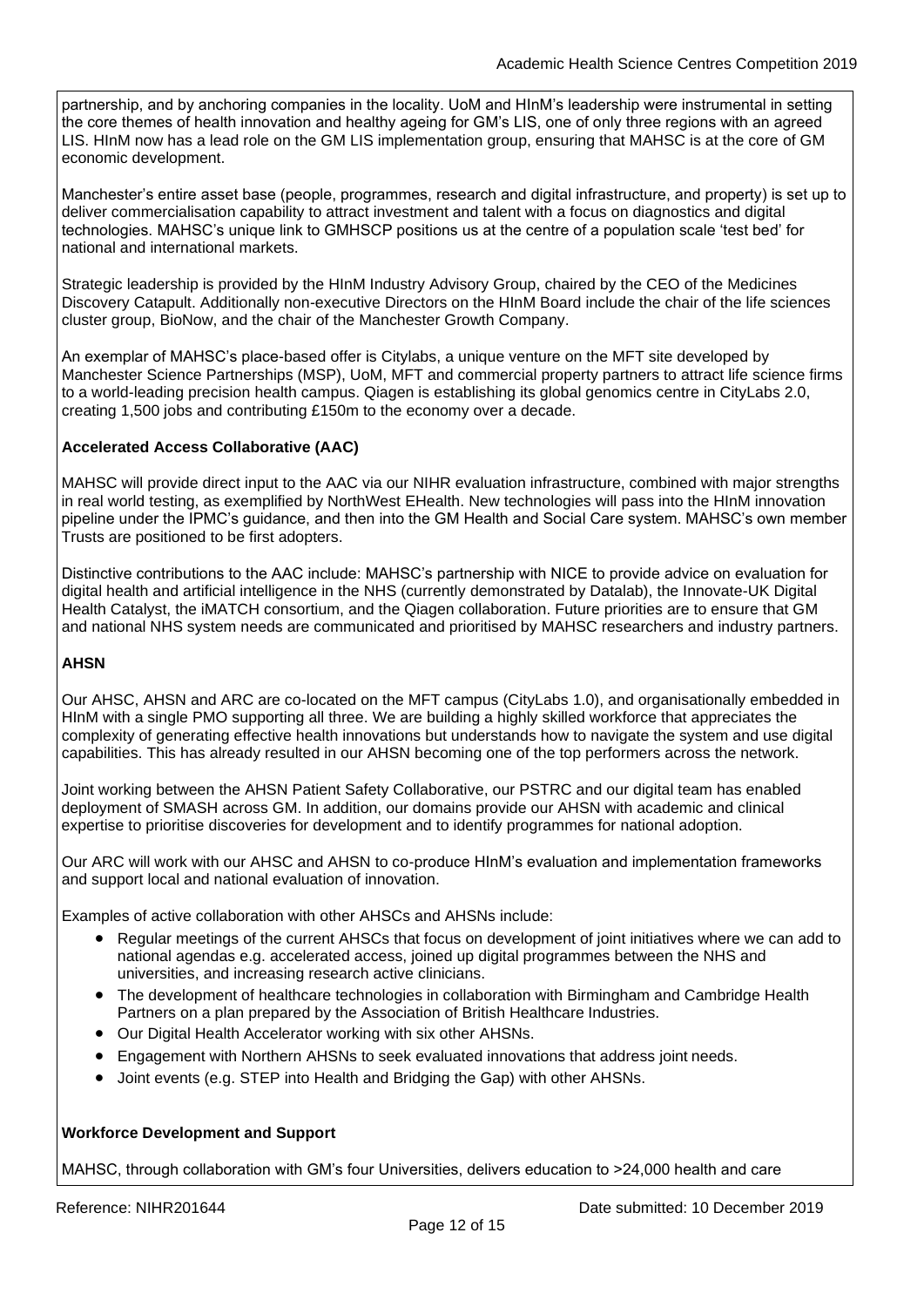students. For the multidisciplinary and inter-professional CPD of GM's workforce, we have established cuttingedge methodologies for flexible and interactive online learning and, with HEE, we are pioneering new training and career pathways in genomics, informatics and AI to accelerate digital transformation. Furthermore the GM Universities are expanding their immersion, augmented and virtual reality infrastructure to support interprofessional learning.

MAHSC is actively engaging researchers from GM's Universities in its domains, with an increasing number of joint health publications (287 over the last five years). Our multidisciplinary 4-year funded doctoral training schemes are designed to address areas of clinical and translational importance. To engage and support research talent across professions, we have established integrated clinical lecturer positions for nursing and allied health professionals and offer six week research experience placements for NHS staff funded by our BRC.

MAHSC's partners are committed to exceeding the requirements of the Public Sector Equality Duty and ensuring staff are valued and respected, treated with dignity and have opportunities for personal and professional development. MAHSC's partners strive to reflect the diversity of GM's population and in 2019 UoM renewed its Race Equality Charter Mark. Implicit in this inclusive culture is positive impact on patient care, on meeting the needs of marginalised groups and eliminating discriminatory practice.

#### <span id="page-12-0"></span>**5. Contribution to Economic Growth**

Please provide details of the proposed AHSC's strategy and ambition for contributing to economic growth through partnerships with commercial life science organisations including evidence that the proposed AHSC has clear routes to commercialisation of innovative technologies, and clear mechanisms to measure this contribution.

MAHSC's overarching economic growth ambition is to contribute significantly to GM's strategy of increasing its R&D to GDP ratio from 1% to 2.4% through local partnership working with industry to support the LSIS, AAC and GM's LIS. This is exemplified by our partnership with Qiagen, that has brought together the GM system with clinical and academic strengths in genomics and data science to establish a new biomarker industrialisation business.

These activities will be directed by MAHSC's Industry Lead, who also leads for the BRC and for FBMH, and will be overseen by the HInM Industry Advisory Group. Collectively, MAHSC provides a unified system for industry to engage with our partners including the Universities and GM's health and care assets, and with the Northern Health Science Alliance (an academic-NHS partnership across a population of 16m), which works closely with the Northern Powerhouse.

GM offers a unique test bed and strong patient assets (e.g. cohorts, clinician insight, bio-sample set or dataset) as a microcosm of a global health system that can track outcomes against interventions in all major disease areas. We are working closely with industry to co-locate SMEs with Universities and NHS Trusts to find solutions to health needs which can then be spread across an international network. MAHSC, UoM and GM have established strong links in China, India and North America.

MAHSC, via HInM, engages with the Local Economic Partnership (LEP), MSP (the largest property company for the life sciences, including in its portfolio Citylabs and the nearby 400 acre Alderley Park life sciences campus), and three Manchester companies dedicated to economic development, inward investment, skills, employment and enterprise, to support co-location of industry with our partners. For example, the 'Oxford Road Corridor' is a one square mile LEP-designated innovation quarter that is home to 79,000 employees (11% growth 2015-19), 8,800 businesses (61% growth 2012-18) and contributes £3.6bn (20% of Manchester's GVA). The area has a significant concentration of life sciences businesses accounting for 50% of Manchester's and 23% of GM's businesses in this sector. In addition, plans for 'Innovation District Manchester' are underway to create a dynamic, world-class community with innovation, collaboration and enterprise at its heart on a 26 acre site on the edge of the city centre.

The importance of 'place' to anchor investment is further exemplified by the Alderley Park Partnership consisting of the Medicines Discovery Catapult, MFT, MSP and HInM. This partnership hosts exceptional clinical, industry and scientific assets in innovative diagnostics. 66 such companies, including 24 with existing UoM collaborations (12 of which are UoM spin-outs), contribute 55% of the sector's GVA in the NorthWest.

The HInM Industry Advisory Group creates a central route for commercialisation and market entry. Our innovation pipeline, which is overseen by the IPMC, is fed by a number of routes, including the MAHSC domains, the BRC's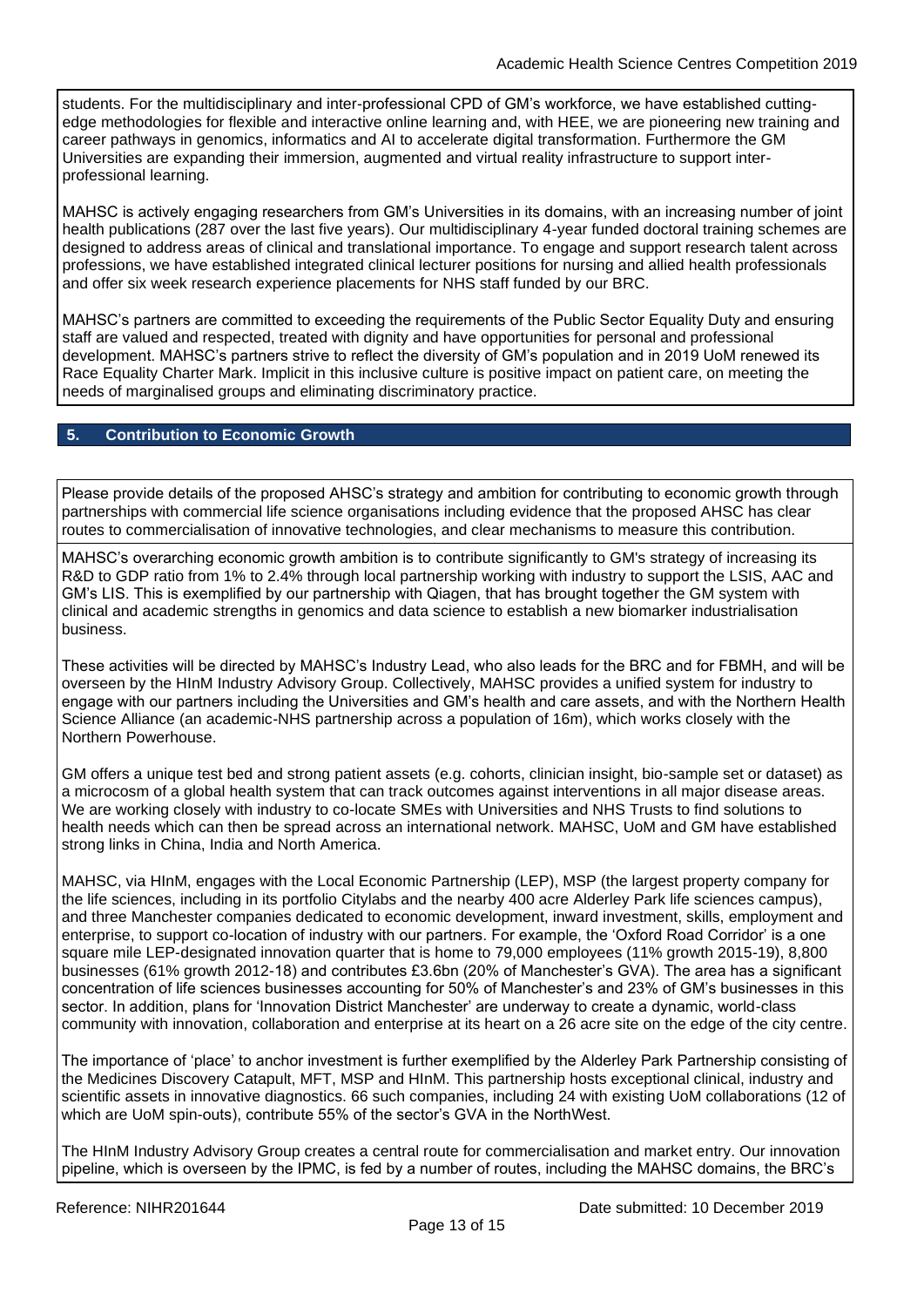Rapid Translational Incubator, the GM Clinical Research Network and HInM's Innovation Nexus (Exchange). It supports over 100 SMEs per year and has assisted over 500 companies since launch.

This pipeline is supported by other specialist groups, working to shared goals and objectives, with most co-located on the MFT-UoM campus:

- **Biopharma**: iMATCH; Centre of Excellence in Biopharmaceuticals; Drug Discovery Unit (CRUK); UoM Cell and Gene Cleanroom Facilities;
- **MedTech**: Stoller Biomarker Centre; Diagnostics and Technology Accelerator (DiTA); 'Manchester: Improving Medicine with Innovation Technology' (MIMIT); Innovate UK Centre of Excellence for Precision Medicine and GM Centre for Genomic Medicine;
- **Artificial Intelligence, Data and Real World Evidence**: NorthWest EHealth, Digital Accelerator, Health e-Research Centre (HeRC), Connected Health Cities.

All are linked operationally to provide a coordinated industry access system, bespoke commercialisation support, extending to real world trials, health economic evaluations, and a route to the NHS as early adopters.

The power of our system is recognised in the Memorandum of Understanding (MoU) between HInM and the Association of the British Pharmaceutical Industry, a UK first. Early outcomes include innovative partnerships across areas such as COPD, Hepatitis C, virtual biologics and mental health. A similar MoU has been signed with the Association of British HealthTech Industries which facilitates working with life sciences companies.

Commercialisation expertise for 'home grown' innovation is provided by UoM's technology transfer organisation, UMI3, which has one of the most consistent and high-volume, high-quality pipelines of intellectual property (IP) propositions of UK universities – over the last five years: 49 new patents filed; 81 commercial licences; 1,486 research licences; nine spin-outs. This is facilitated by the MAHSC IP Policy and a streamlined contracting process with industry.

To monitor KPIs and benchmark our performance, the HInM Industry Advisory Group, and upward to the HInM Board, will receive and review a variety of metrics collected biannually overseen by the MAHSC Industry lead including industry funding, IP generation, number of licences, number of spin outs, investment leveraged, SME assists and jobs created.

Several current initiatives are focused on developing capability and capacity in innovative diagnostics and digital health and will provide a strong, proactive base to accelerate and expand new industry growth opportunities and person-centred health and care solutions. These include:

- **The Christabel Pankhurst Institute for Health Technology**: This £25m development in the heart of the UoM campus (including £5m support from the GM LEP) will maximise our academic strengths in digital health and advanced materials to discover innovative health and care solutions in line with the GM LIS. The Institute will drive business growth, employment and health benefits.
- **SME Campus at Citylabs 3.0**: This development will support innovative diagnostics with its focus on genomic innovation, linking with MAHSC, Qiagen's genomics hub, MFT's fast-track procurement unit and DiTA. Citylabs 4.0 will be established in the next 5 years, signalling our longer-term economic ambition.
- **Paterson Cancer Institute rebuild**: This £150m building, in part funded by UK Research Partnership Investment, will maximise collaboration between cancer research groups, scientists, clinicians, AHPs and trial teams to speed up development of new diagnostics and treatments. The total GVA for GM generated by the employees is estimated at £59m.

#### <span id="page-13-0"></span>**6. Other Information**

Please provide evidence that the partnership has a strong digital infrastructure platform, with demonstrated intraoperability between partners, to underpin the delivery of the proposed AHSC objectives.

MAHSC has contributed to the development of a city region digital strategy in partnership with the GMHSCP and GM Combined Authority. At the heart of this is the GM integrated digital care record (GMIDCR): interoperable, linked, longitudinal care records across all health and social care providers, for the whole GM population, that can be used for direct care and population health management with live data feeds from GPs, hospitals, mental health, community and social care. The GMIDCR enables: